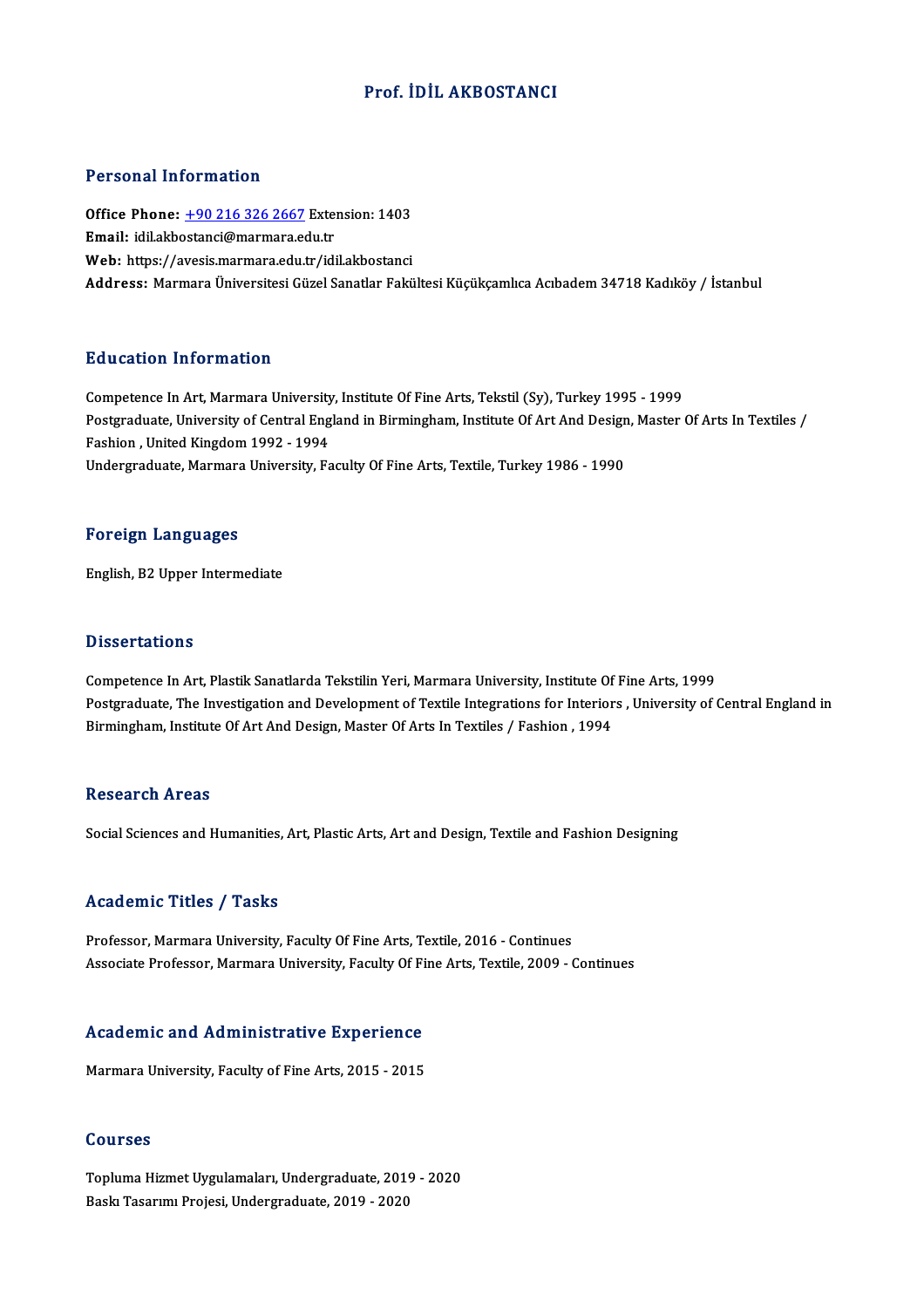er<br>Baskı Tasarımı 4 , Undergraduate, 2018 - 2019<br>Baskı Tasarımı 1 , Undergraduate, 2019 - 2020 Baskı Tasarımı 4 , Undergraduate, 2018 - 2019<br>Baskı Tasarımı 1 , Undergraduate, 2019 - 2020<br>Tekstil Baskısılığında Sanatçel Uygulamalar, Bes Baskı Tasarımı 1 , Undergraduate, 2019 - 2020<br>Tekstil Baskıcılığında Sanatsal Uygulamalar, Postgraduate, 2018 - 2019 Baskı Tasarımı 1 , Undergraduate, 2019 - 2020<br>Tekstil Baskıcılığında Sanatsal Uygulamalar, Postgraduate, 2<br>Plastik Sanatlarda Tekstili Yeri, Postgraduate, 2019 - 2020<br>Güngel Sanatta Tekstil Uygulamaları, Competance In Art, Tekstil Baskıcılığında Sanatsal Uygulamalar, Postgraduate, 2018 - 201<br>Plastik Sanatlarda Tekstili Yeri, Postgraduate, 2019 - 2020<br>Güncel Sanatta Tekstil Uygulamaları, Competence In Art, 2018 - 2019<br>Lif Sanatı Prejesi, Comp Plastik Sanatlarda Tekstili Yeri, Postgraduate, 2019<br>Güncel Sanatta Tekstil Uygulamaları, Competence I<br>Lif Sanatı Projesi, Competence In Art, 2019 - 2020<br>Paskı Tasarımı 2. Undergraduata 2018 - 2019 Güncel Sanatta Tekstil Uygulamaları, Competenc<br>Lif Sanatı Projesi, Competence In Art, 2019 - 20<br>Baskı Tasarımı 2 , Undergraduate, 2018 - 2019<br>Baskı Tasarımı 2, Undergraduate, 2019 - 2020 Lif Sanatı Projesi, Competence In Art, 2019 - 2020<br>Baskı Tasarımı 2 , Undergraduate, 2018 - 2019<br>Baskı Tasarımı 3, Undergraduate, 2019 - 2020

# Advising Theses

Advising Theses<br>Akbostancı İ., Lif Sanatında Enstalasyonun Yeri, Postgraduate, A.ALTINÇELİK(Student), 2019<br>Akbostancı İ. Tekstil matervalları ve ünetim teknikleri nerenektifinden seffef etkinin 20. vüryul rta vibrirg'i Hobocs<br>Akbostancı İ., Lif Sanatında Enstalasyonun Yeri, Postgraduate, A.ALTINÇELİK(Student), 2019<br>Akbostancı İ., Tekstil materyalleri ve üretim teknikleri perspektifinden şeffaf etkinin 20. yüzyıldan günümüze Akbostancı İ., Lif Sanatında Enstalasyonun Yeri, Post<sub>a</sub><br>Akbostancı İ., Tekstil materyalleri ve üretim teknikler<br>alanına etkisi, Postgraduate, F.KAYA(Student), 2019<br>AKROSTANCLİ, Tekstil baslasılığında danim özelinde Akbostancı İ., Tekstil materyalleri ve üretim teknikleri perspektifinden şeffaf etkinin 20. yüzyıldan günümı<br>alanına etkisi, Postgraduate, F.KAYA(Student), 2019<br>AKBOSTANCI İ., Tekstil baskıcılığında denim özelinde deneysel

alanına etkisi, Postgraduate, F.KAYA(Student), 2019<br>AKBOSTANCI İ., Tekstil baskıcılığında denim özelinde deneysel yüzey ve yapı araştırmaları, Postgraduate,<br>H.Macun(Student), 2019 AKBOSTANCI İ., Tekstil baskıcılığında denim özelinde deneysel yüzey ve yapı araştırmaları, Postgraduate,<br>H.Macun(Student), 2019<br>AKBOSTANCI İ., Göç ve kültürel kimlik kavramlarının lif sanatındaki etkisi, Postgraduate, S.DA

H.Macun(Student), 2019<br>AKBOSTANCI İ., Göç ve kültürel kimlik kavramlarının lif sanatındaki etkisi, Postgr<br>AKBOSTANCI İ., Lif sanatında kavram, Postgraduate, C.ÖZPINAR(Student), 2009<br>AKBOSTANCI İ. 30. ve 31. vüryıllarda Tür AKBOSTANCI İ., Göç ve kültürel kimlik kavramlarının lif sanatındaki etkisi, Postgraduate, S.DAEİRİ(Student), 201<br>AKBOSTANCI İ., Lif sanatında kavram, Postgraduate, C.ÖZPINAR(Student), 2009<br>AKBOSTANCI İ., 20. ve 21. yüzyıll

AKBOSTANCI İ., Lif sanatında kavram, Postgraduate, C.ÖZPINAR(Student), 2009<br>AKBOSTANCI İ., 20. ve 21. yüzyıllarda Türk resim sanatında tekstil etkisi, Postgraduate, S.YETİK(Student), 2009<br>AKBOSTANCI İ., Ortaöğretimde tekst

# ARBOSTANCTL, Ortaogreumde tekstil tasarim e<br>Articles Published in Other Journals

- **rticles Published in Other Journals<br>I. Çağdaş Sanatta Dokunsal Mekanlar**<br>AKROSTANCLİ I. Çağdaş Sanatta Dokunsal Mekanlar<br>AKBOSTANCI İ. Genç Sanat, pp.40-45, 2015 (National Non-Refereed Journal) AKBOSTANCI İ.<br>Genç Sanat, pp.40-45, 2015 (National Non-Refereed Journal)<br>II. 20. Ve 21. Yüzyıllarda Tekstil Baskı Tasarımı Ve Üretiminin Değişen Tanımı<br>AKROSTANCLİ
- Genç Sanat, pp.<br>20. Ve 21. Yüz<br>AKBOSTANCI İ.<br>Sanat Tasarım I 20. Ve 21. Yüzyıllarda Tekstil Baskı Tasarımı Ve Üretiminin Değişen Ta<br>AKBOSTANCI İ.<br>Sanat Tasarım Dergisi, no.5, pp.31-41, 2014 (Other Refereed National Journals) Sanat Tasarım Dergisi, no.5, pp.31-41, 2014 (Other Refereed National Journals)<br>Artistic Activity

Akbostancı İ., Dört Mevsim, Group Exhibition, December 2019 Akbostancı İ., Chios Island Meeting of Art, Group Exhibition, September 2019 Akbostancı İ., Dört Mevsim, Group Exhibition, December 2019<br>Akbostancı İ., Chios Island Meeting of Art, Group Exhibition, September 2019<br>Akbostancı İ., International Varna Art Meeting Group Exhibition, Group Exhibition, Ju Akbostancı İ., Chios Island Meeting of Art, Group Exhibition<br>Akbostancı İ., International Varna Art Meeting Group I<br>Akbostancı İ., 6x6x2019, Group Exhibition, June 2019<br>Akbostancı İ. Seythia Mini Teytile Art, The 8th Inter Akbostancı İ., International Varna Art Meeting Group Exhibition, Group Exhibition, June 2019<br>Akbostancı İ., 6x6x2019, Group Exhibition, June 2019<br>Akbostancı İ., Scythia Mini Textile Art, The 9th International Exhibition (I Akbostancı İ., 6x6x2019, Group Exhibition, June 2019<br>Akbostancı İ., Scythia Mini Textile Art, The 9th Internatio<br>Art), Biennial, Trianel, June 2019<br>Akbostancı İ., Tuhafive, Group Exhibition, Ianuary 2019 Akbostancı İ., Scythia Mini Textile Art, The 9th Internatio<br>Art), Biennial, Trianel, June 2019<br>Akbostancı İ., Tuhafiye, Group Exhibition, January 2019<br>Akbostancı İ., Gür Üstüner S. VAPDAL L. Sonstin Tessivi Art), Biennial, Trianel, June 2019<br>Akbostancı İ., Tuhafiye, Group Exhibition, January 2019<br>Akbostancı İ., Gür Üstüner S., VARDAL L., Sanatın Tasarımı Tasarımın Sanatı, Group Exhibition, November 2018<br>Akbostancı İ. Su6x2018 Akbostancı İ., 6x6x2018, Group Exhibition, June 2018<br>Akbostancı İ., GÜR ÜSTÜNER S., Sanat, Tasarım ve Kadın, Group Exhibition, May 2018 Akbostancı İ., Gür Üstüner S., VARDAL L., Sanatın Tasarımı Tasarımın Sanatı, Group Ex<br>Akbostancı İ., 6x6x2018, Group Exhibition, June 2018<br>Akbostancı İ., GÜR ÜSTÜNER S., Sanat, Tasarım ve Kadın, Group Exhibition, May 2018<br> Akbostancı İ.,M.Ü.G.S.F.TekstilBölümüÖğretimElemanlarıSergisi,GroupExhibition, January2018 Akbostancı İ., GÜR ÜSTÜNER S., Sanat, Tasarım ve Kadın, Group<br>Akbostancı İ., M.Ü.G.S.F. Tekstil Bölümü Öğretim Elemanları Ser;<br>Akbostancı İ., Nostospektif, Group Exhibition, November 2017<br>Akbostancı İ. "Kuna / Gun" Group E Akbostancı İ., M.Ü.G.S.F. Tekstil Bölümü Öğretim Elemanla<br>Akbostancı İ., Nostospektif, Group Exhibition, November<br>Akbostancı İ., "Kupa / Cup", Group Exhibition, May 2017<br>Akbostancı İ. Lif Sanatında Kutlama Group Exhibition Akbostancı İ., Nostospektif, Group Exhibition, November 2017<br>Akbostancı İ., "Kupa / Cup", Group Exhibition, May 2017<br>Akbostancı İ., Lif Sanatında Kutlama, Group Exhibition, April 2017<br>Akbostancı İ. "Liman", Croup Exhibitio Akbostancı İ., "Kupa / Cup", Group Exhibition, May 201<br>Akbostancı İ., Lif Sanatında Kutlama, Group Exhibition<br>Akbostancı İ., "Liman", Group Exhibition, March 2017<br>Akbostancı İ., Sv6v2016, Group Exhibition, June 2016 Akbostancı İ., Lif Sanatında Kutlama, Group Exhibitior<br>Akbostancı İ., "Liman", Group Exhibition, March 2017<br>Akbostancı İ., 6x6x2016, Group Exhibition, June 2016